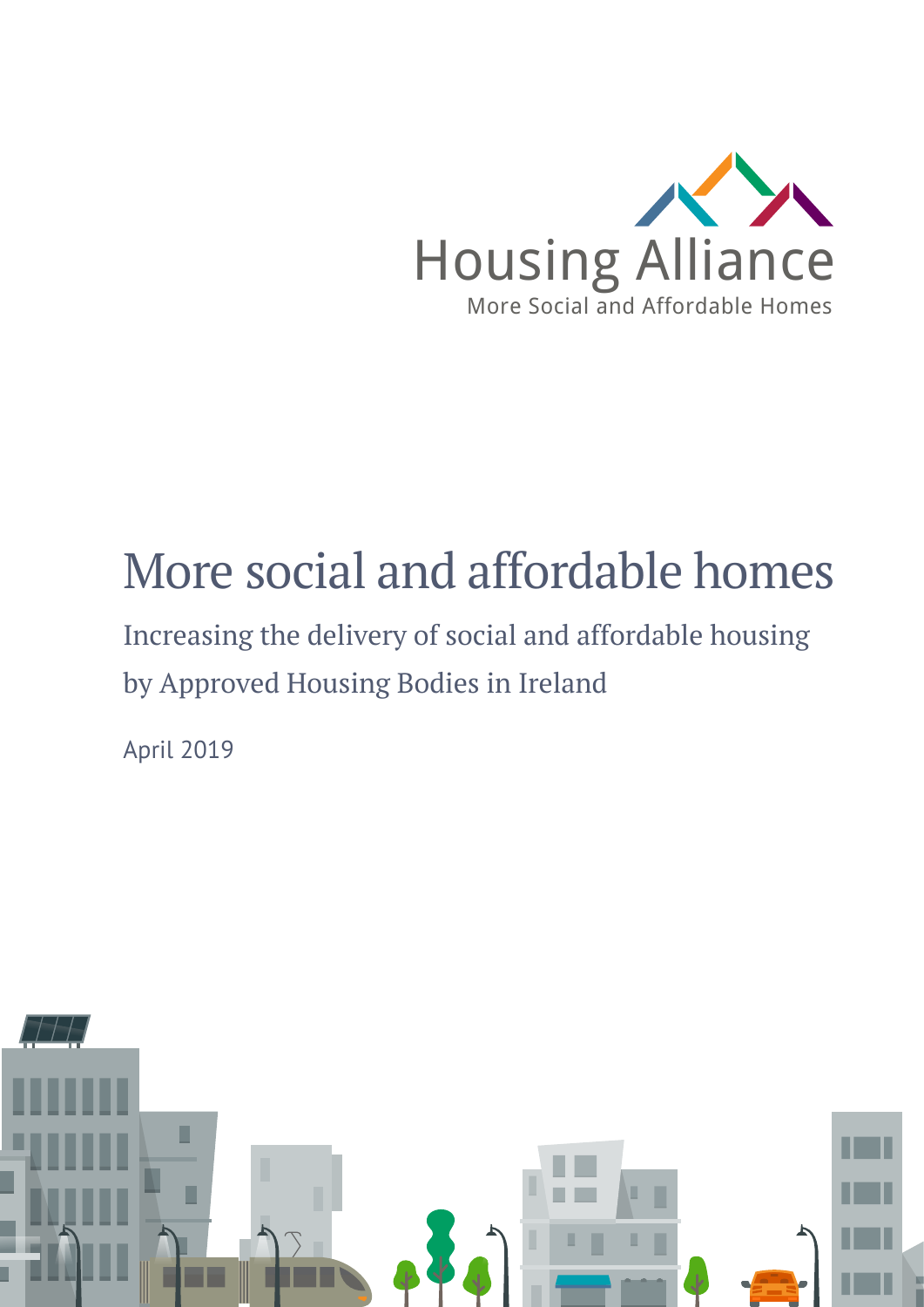## An acute national problem

The current shortage of social and affordable housing in Ireland is one of the most acute problems facing our society. Many individuals and families are struggling to access quality social and affordable housing. There also are large numbers of people who are squeezed out of the social and affordable rental markets. The social housing needs of many are currently being provided, with significant State support, by private landlords. This short-term solution does not represent long-term value for the State and fails to guarantee housing stability and security for tenants beyond the discretion of landlords. For those who wish to buy a home, they are caught in a bind, paying high rents, unable to save for a deposit and witnessing record increases in house prices to unaffordable levels. We have some way to go to provide secure, affordable mixed-tenure homes for the people and families who need them.

## A new focus on social and affordable housing delivery

The members of the Housing Alliance<sup>1</sup> are keen to support the increased delivery of social and affordable homes in Ireland. We believe that we can make a real impact in meeting urgent demand for social and affordable homes. Housing Alliance members have a strong record in delivering new homes, implementing innovative approaches, and addressing particular housing needs – such as those required by older people, people with disabilities and people who have been homeless. Collectively, we are responsible for over 20,000 social homes nationwide. We exercise good governance and accountability. The AHBs of the Housing Alliance can deliver more homes, at scale, to help the State meet its social and affordable housing commitments, delivering homes for people who need them. However, a number of funding and regulatory obstacles are frustrating the increased delivery of social and affordable housing.

To overcome these obstacles and to provide more social and affordable homes, urgent Government action is required in three specific areas:

#### Government Measure 1:

#### Develop a time-lined action plan to explore all options to move AHBs 'off-balance-sheet' and provide practical support to do so.

Tier 3 AHBs<sup>2</sup> need to be reclassified as off-Government's Balance Sheet. In 2018, Eurostat and the Central Statistics Office (CSO) deemed 14 of the largest Tier 3 AHBs to be part of the General Government sector and, as a result, on the Government's Balance Sheet. This may have significant negative consequences for the funding of AHBs in the medium to long-term, limiting the capacity of Housing Alliance members to source funds from Government or external sources. The Minister for Housing, Planning and Local Government, Eoghan Murphy TD, and the Minister of State with responsibility for Housing and Urban Development, Damian English TD, have both committed Government to securing the reclassification of these Tier 3 AHBs. In order to deliver on this commitment, a time-lined action plan is urgently required from Government, to ensure that the steps required to restore these AHBs to their former classification are taken. Failure to secure reclassification will restrict funding available to Tier 3 AHBs, and thus impact on the output of more social and affordable homes.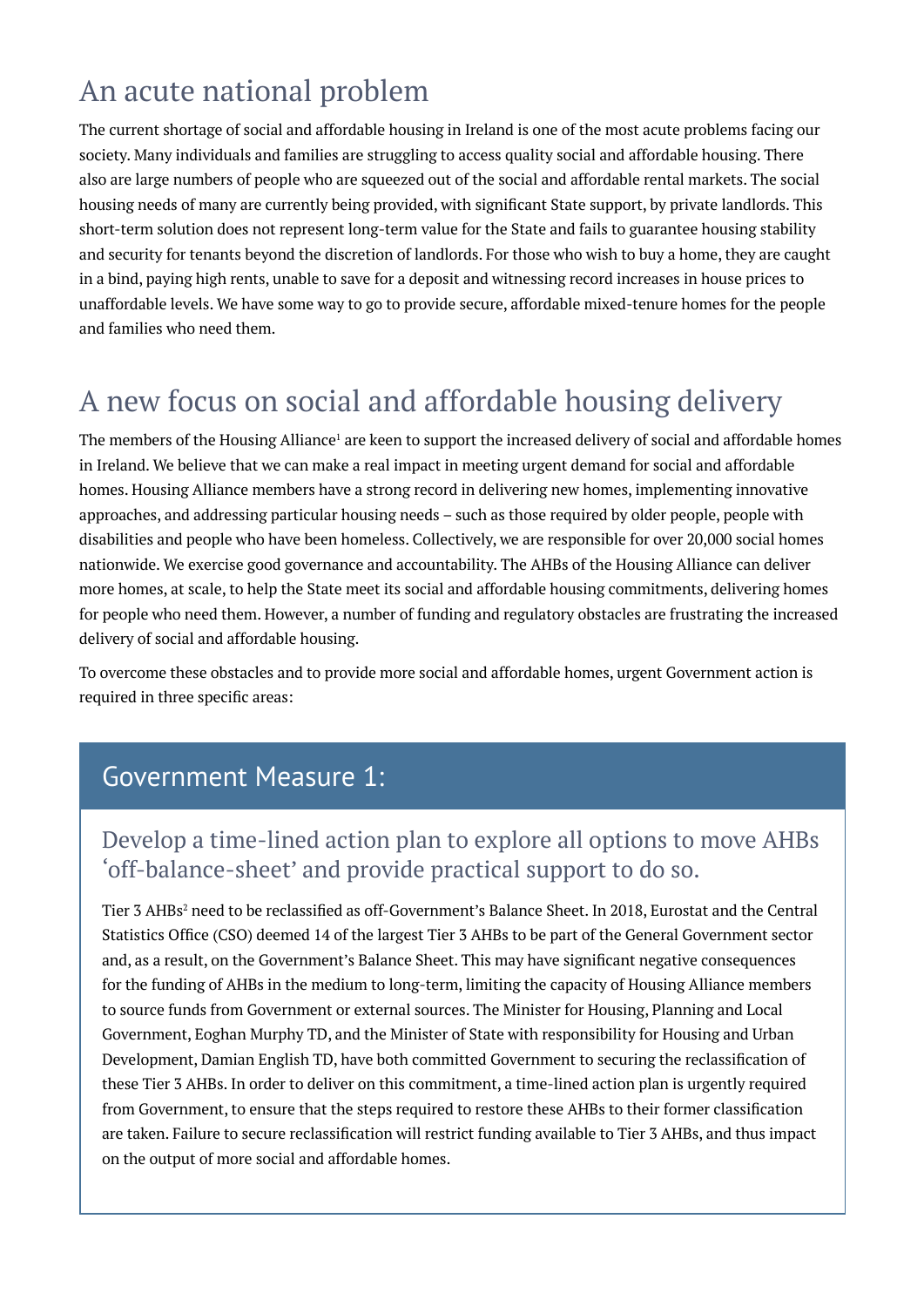#### Government Measure 2:

#### In order to fully utilise the potential offered by Tier 3 AHBs, new and sustainable affordable rental and cost rental schemes, beyond existing pilot models, need to be introduced.

The rollout of new schemes of this type would facilitate a significant increase in the availability of social and affordable homes and accelerate the development of new schemes by Tier 3 AHBs. We are available to contribute to this process.

### Government Measure 3:

#### Remove existing barriers to the timely delivery of homes by AHBs.

A number of barriers are currently obstructing and impeding output of new social and affordable homes by AHBs. These include cashflow; limited availability of skilled construction staff; and lack of availability of suitable sites to build much-needed homes, thus slowing progress toward the *Rebuilding Ireland: An Action Plan for Housing and Homelessness* targets.

In the past, construction 'start-up' costs – including architect fees, valuation fees, legal fees, etc. – were allocated along with Capital Advance Leasing Facility<sup>3</sup> (CALF), funding at a rate of 1.5% of the overall project costs. CALF is a facility which helps AHBs access finance. Reinstating this practice would be one option for overcoming cashflow issues. In addition, we call for initiatives to entice skilled and experienced staff into the sector and to support its reinvigoration and sustainability.

AHBs of the Housing Alliance can deliver more homes, at scale, to help the State meet its social and affordable housing commitments, delivering homes for individuals and families who urgently need them. Concerted action is required from Government to overcome the obstacles outlined here. This will allow Housing Alliance members to deliver homes and reach their social purpose objectives, making a real difference to the lives of individuals and families all around the country.

3. CALF is a facility that assists AHBs with the financing of the construction or acquisition of units that will be provided for social housing use.













<sup>1.</sup> The six members of the Housing Alliance are Clúid Housing, Circle Voluntary Housing, Co-operative Housing Ireland, Oaklee Housing, Respond and Tuath Housing. To find out more about the Housing Alliance and its membership, visit housingalliance.ie.

<sup>2.</sup> TIER 3 AHBs are those with more than 300 homes or with development plans to increase stock size (to over 300 homes), and/or those are applying for, or are in receipt of, loans from the Housing Finance Agency, private finance or other sources (for stock levels over 300 homes).